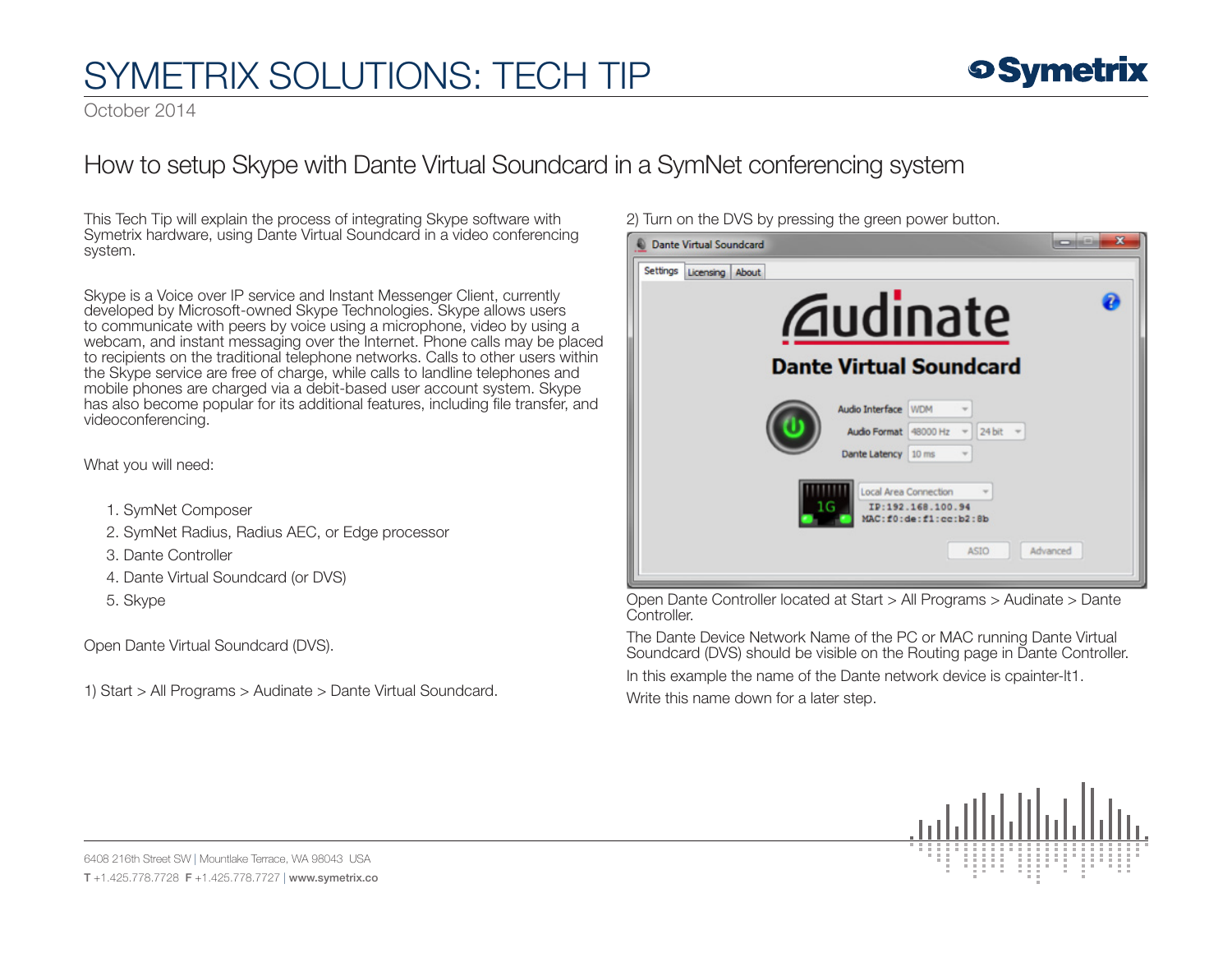

October 2014

We will need Dante audio going both directions in this case so we can hear the far end speaking to us, and so the far end can hear us speaking to them. So the Site File will have both transmit, and receive Dante Flows.

#### Creating your Dante Flow from Composer to Skype:

| Dante Controller - Network View                                   |                                 |          |            |                                   | $\mathbf{x}$<br>▣ |  |
|-------------------------------------------------------------------|---------------------------------|----------|------------|-----------------------------------|-------------------|--|
| File Device View Help                                             |                                 |          |            |                                   |                   |  |
| $9$ - $\star$ $\star$ $\circ$ $\circ$                             |                                 |          |            | <b>Master Clock: Radius-AEC-1</b> |                   |  |
| Routing   Device Info   Clock Status   Network Status   Events    |                                 |          |            |                                   |                   |  |
| <i>©</i> Dante"                                                   |                                 | cpainter | larz-mopi+ | +<br>Radius-AEC-1                 |                   |  |
| <b>Filter Transmitters</b>                                        |                                 |          |            |                                   |                   |  |
|                                                                   |                                 |          |            |                                   |                   |  |
| <b>Filter Receivers</b>                                           |                                 |          |            |                                   |                   |  |
|                                                                   |                                 |          |            |                                   |                   |  |
|                                                                   | $\pm$ $\Box$ Dante Transmitters |          |            |                                   |                   |  |
|                                                                   |                                 |          |            |                                   |                   |  |
|                                                                   |                                 |          |            |                                   |                   |  |
| $\Box$ Dante Receivers                                            |                                 |          |            |                                   |                   |  |
| $+$ cpainter-lt1<br>$Hl$ larz-mbp                                 |                                 |          |            |                                   |                   |  |
| + Radius-AEC-1                                                    |                                 |          |            | $^{+}$                            |                   |  |
|                                                                   |                                 |          |            |                                   |                   |  |
|                                                                   |                                 |          |            |                                   |                   |  |
|                                                                   |                                 |          |            |                                   |                   |  |
|                                                                   |                                 | ∢        |            |                                   | ь                 |  |
| Multicast Bandwidth: 0 bps Event Log: Clock Status Monitor:<br>P: |                                 |          |            |                                   |                   |  |

1) Connect your computer to your EDGE or Radius unit via the Ethernet port.

- 2) Open SymNet Composer
- 3) Select Tools>Dante Flow Manager.
- 4) Select New Dante Flow.
- 5) Enter your Dante Flow name, select the amount of channels you need, and label them.
- 6) Select OK.
- 7) Drag the Dante Bus from your Toolkit into your Design View.
- 8) Wire your audio source into this transmit Dante flow.

#### Creating your Dante Flow from Skype back to Composer:

| <b>Dante Flow</b>        | $\alpha$ |
|--------------------------|----------|
| Name:                    |          |
| <b>To Skype</b>          | Cancel   |
| Channels in Flow:        |          |
| $\overline{2}$           |          |
| Flow ID:                 |          |
| $\overline{2}$           |          |
| Source:                  |          |
| Unit: 'Radius AEC-1'     |          |
|                          |          |
|                          |          |
| Type:                    |          |
|                          |          |
| ◎ Unicast ◎ Multicast    |          |
|                          |          |
| <b>Channel Names:</b>    |          |
|                          |          |
| To Skype L<br>To Skype R |          |
|                          |          |
|                          |          |
|                          |          |
|                          |          |
| Edit Name                |          |
|                          |          |
| Colors                   |          |
| Change Text Color        |          |
|                          |          |
| Change Background Color  |          |
|                          |          |

1) Select Tools>Dante Flow Manager.

2) Select New Dante Flow.

3) Enter your Dante Flow name, select the amount of channels you need, and label them.

4) Check the Source box for External Dante Device Network Name, and enter the Network Name we got earlier from Dante Controller.

- 5) Select OK.
- 6) Drag the Dante Bus from your Toolkit into your Design View.



6408 216th Street SW | Mountlake Terrace, WA 98043 USA T +1.425.778.7728 F +1.425.778.7727 | www.symetrix.co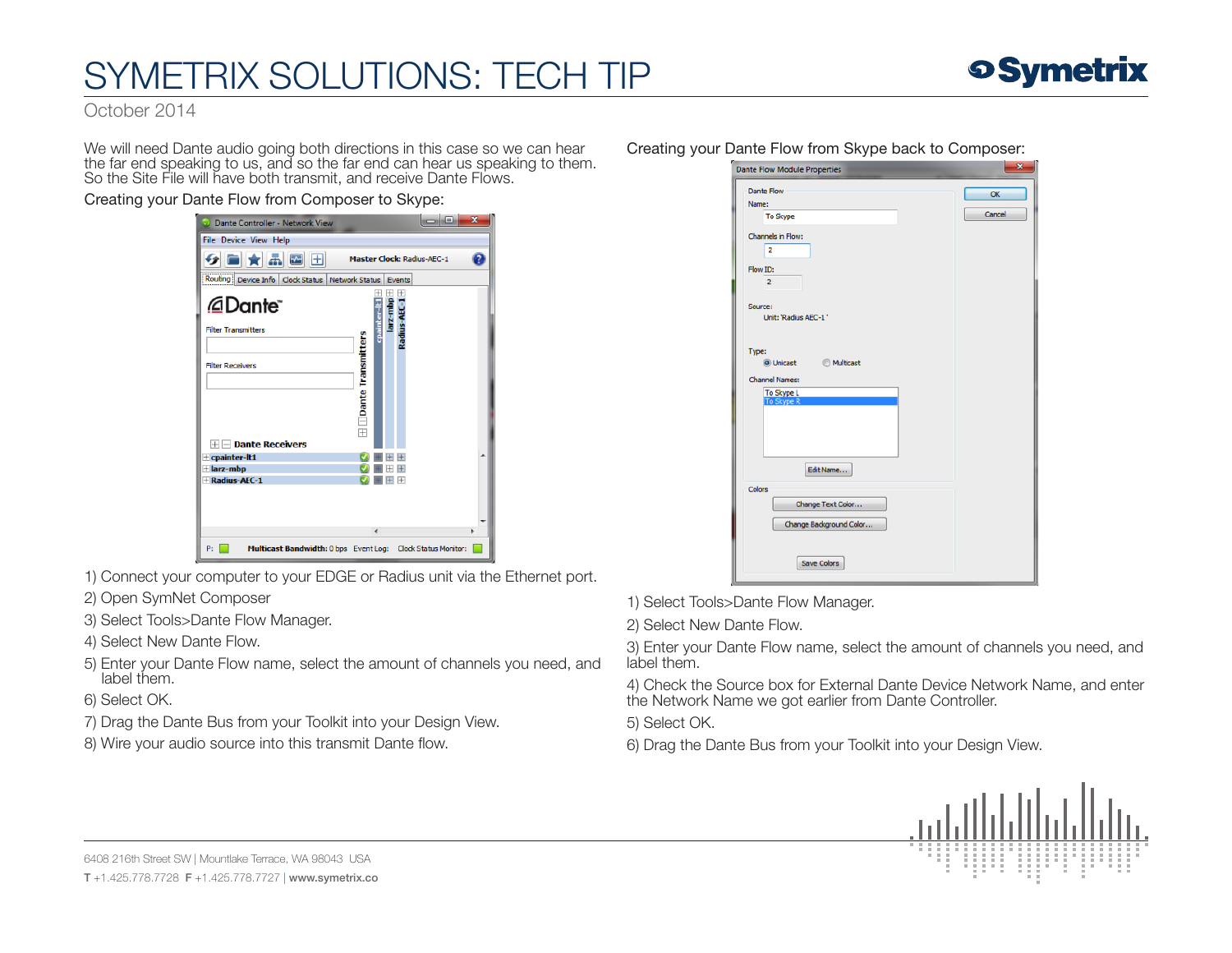

October 2014

Wire this receive Dante flow into your design.

| $\cdots$<br>J<br><b>Dante Flow Module Properties</b>  | . טי   | ×            |
|-------------------------------------------------------|--------|--------------|
| <b>Dante Flow</b><br>Name:<br>From Skype              |        | OK<br>Cancel |
| Channels in Flow:<br>$\overline{2}$                   |        |              |
| Flow ID:<br>$\mathbf{1}$                              |        |              |
| Source:<br>V External Dante Device Network Name:      |        |              |
| cpainter-lt1<br>Type:<br>◎ Unicast ● Multicast        | Browse |              |
| <b>Channel Names:</b><br>From Skype L<br>From Skype R |        |              |
|                                                       |        |              |
| Edit Name                                             |        |              |
| Colors<br>Change Text Color                           |        |              |
| Change Background Color                               |        |              |
| <b>Save Colors</b>                                    |        |              |

Here is the site file that we are working with for this example.



In Dante Controller it shows cpainter-lt1 Transmitters connected to Radius-AEC-1 Receivers (From Skype). It also shows the Radius AEC transmitters (To Skype), connected to cpainter-lt1 Receivers.

| Dante Controller - Network View                                                |                                 |                                          |                                   |  |   |  |  |  |  | <b>ICHO</b> |  | $\mathbf{x}$ |   |
|--------------------------------------------------------------------------------|---------------------------------|------------------------------------------|-----------------------------------|--|---|--|--|--|--|-------------|--|--------------|---|
| <b>File Device View Help</b>                                                   |                                 |                                          |                                   |  |   |  |  |  |  |             |  |              |   |
| ★品圖田                                                                           |                                 |                                          | <b>Master Clock: Radius-AEC-1</b> |  |   |  |  |  |  |             |  |              |   |
| Routing Device Info Clock Status Network Status Events                         |                                 |                                          |                                   |  |   |  |  |  |  |             |  |              |   |
| @Dante <sup>-</sup><br><b>Filter Transmitters</b><br><b>Filter Receivers</b>   | $\pm$ $\Box$ Dante Transmitters | From Skype L<br>From Skype R<br>cpainter | 838868                            |  |   |  |  |  |  |             |  |              |   |
| <b>HIE Dante Receivers</b><br>cpainter-lt1<br>01<br>02<br>03<br>04<br>05<br>06 |                                 | ۳                                        |                                   |  |   |  |  |  |  |             |  |              | É |
| 07<br>08<br>Radius-AEC-1                                                       |                                 |                                          |                                   |  | E |  |  |  |  |             |  |              |   |
| From Skype L<br>From Skype R<br>03<br>04<br>05<br>06<br>07<br><b>OB</b>        |                                 |                                          |                                   |  |   |  |  |  |  |             |  |              |   |
|                                                                                |                                 | $\epsilon$                               | m                                 |  |   |  |  |  |  |             |  |              |   |



6408 216th Street SW | Mountlake Terrace, WA 98043 USA T +1.425.778.7728 F +1.425.778.7727 | www.symetrix.co